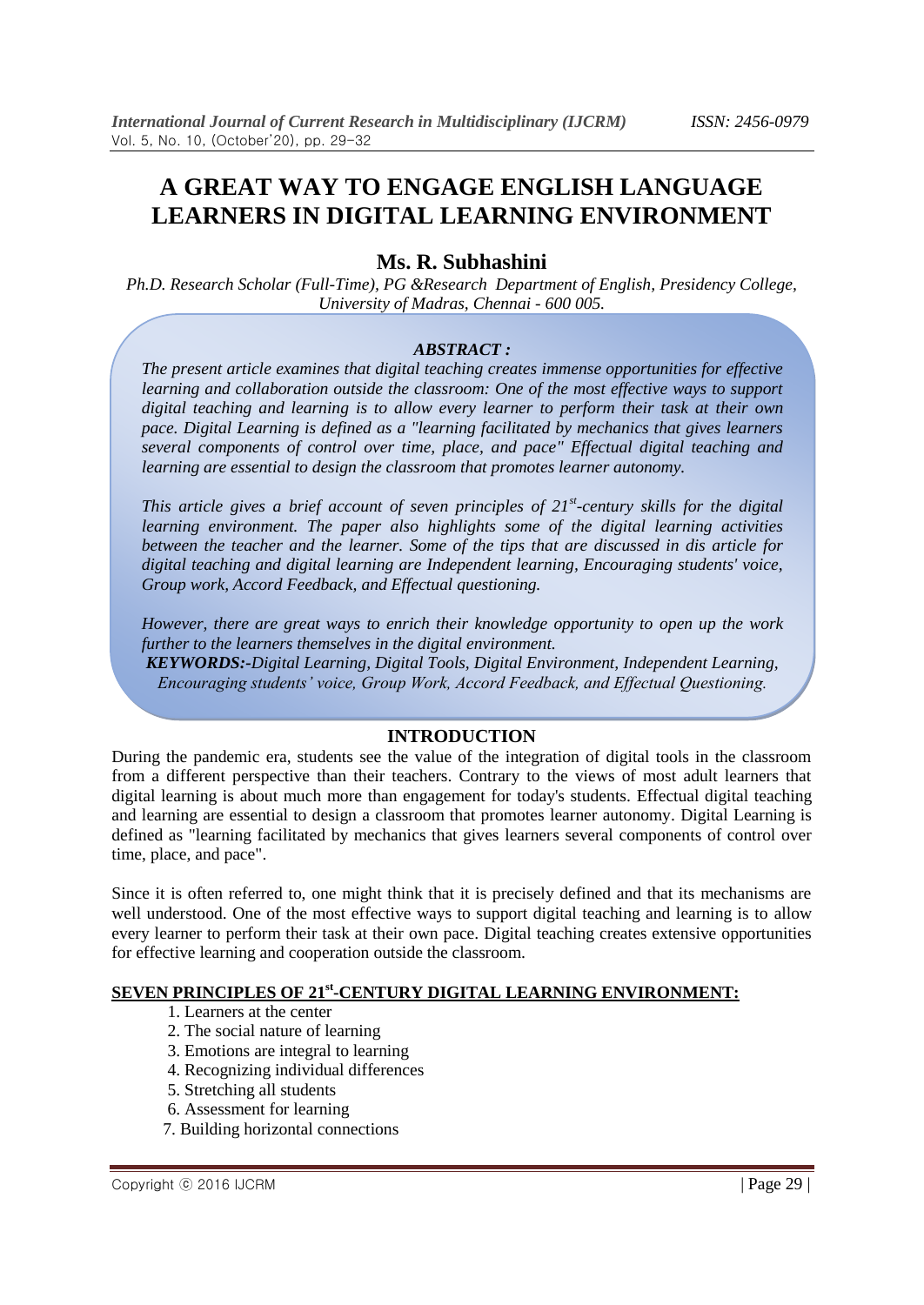# *A GREAT WAY TO ENGAGE ENGLISH LANGUAGE LEARNERS IN DIGITAL LEARNING....*

It is important to keep the following in mind before you investigate the various digital tools that are available:

- $\hat{\cdot}$  The center of attention should be on pedagogy and learning, rather than mechanics
- All the tools are still mandatory for the skill, experience, and competence of a teacher.
- \* They may involve different strategies and procedures that we would not normally use.
- The online devices you choose should be in stripe by any academy of e-Safety policy.

#### **TEACHER DIRECTED ACTIVITIES IN DIGITAL LEARNING**

#### Teacher-directed activities Student self-directed activities

- Collaborate with classmates on a project Check grades
- $\triangle$  Read online articles Email teacher(s) with questions
- Create or play online games in class Find videos to watch to support learning
- Create docs to share Lookup class information
- Use online textbooks Receive reminders and alerts about tests or due dates
- Take online tests Take notes and upload to documents
- Do Internet research for an assignment

# **LEARNER SELF-DIRECTED ACTIVITIES IN DIGITAL LEARNING**

- Collaborate with classmates on a project Check grades
- $\triangleleft$  Read online articles Email teacher(s) with questions
- Create or play online games in class Find videos to watch to support learning
- Create docs to share Lookup class information
- Use online textbooks Receive reminders and alerts about tests or due dates
- \* Take online tests Take notes and upload to documents
- Do Internet research for an assignment Use an online dictionary

Some of the tips that are discussed in dis article for digital teaching and digital learning are Independent learning, Encouraging students' voice, Group work, Accord Feedback, and Effectual questioning.

#### **INDEPENDENT LEARNING:**

During the pandemic situation, there will be more independent learning taking place. It is important to support your learners, so they have the motivation to engage with tasks and activities while they are on their own. A teacher should plan for independent learning online in a similar way to planning for the classroom. Make sure you provide appropriate levels of guidance for independent learning tasks so that your learners feel challenged, but can achieve the learning outcomes you want for them.

Scaffolding independent learning is when the teacher provides proper guidance and support to empower the learners to build gradually on their current level of understanding to obtain confidence and autonomy in using new knowledge or skills. Scaffolding independent learning will ensure that all the learners will be able to engage with the learning.

- **Research-based activities**
- **Project work**

# **ENCOURAGING LEARNERS, VOICE:**

Student's voice is the active engagement of young people in their education via opportunities for them to share perspectives about their learning.

Encouraging student voice helps to promote autonomy and engagement by making sure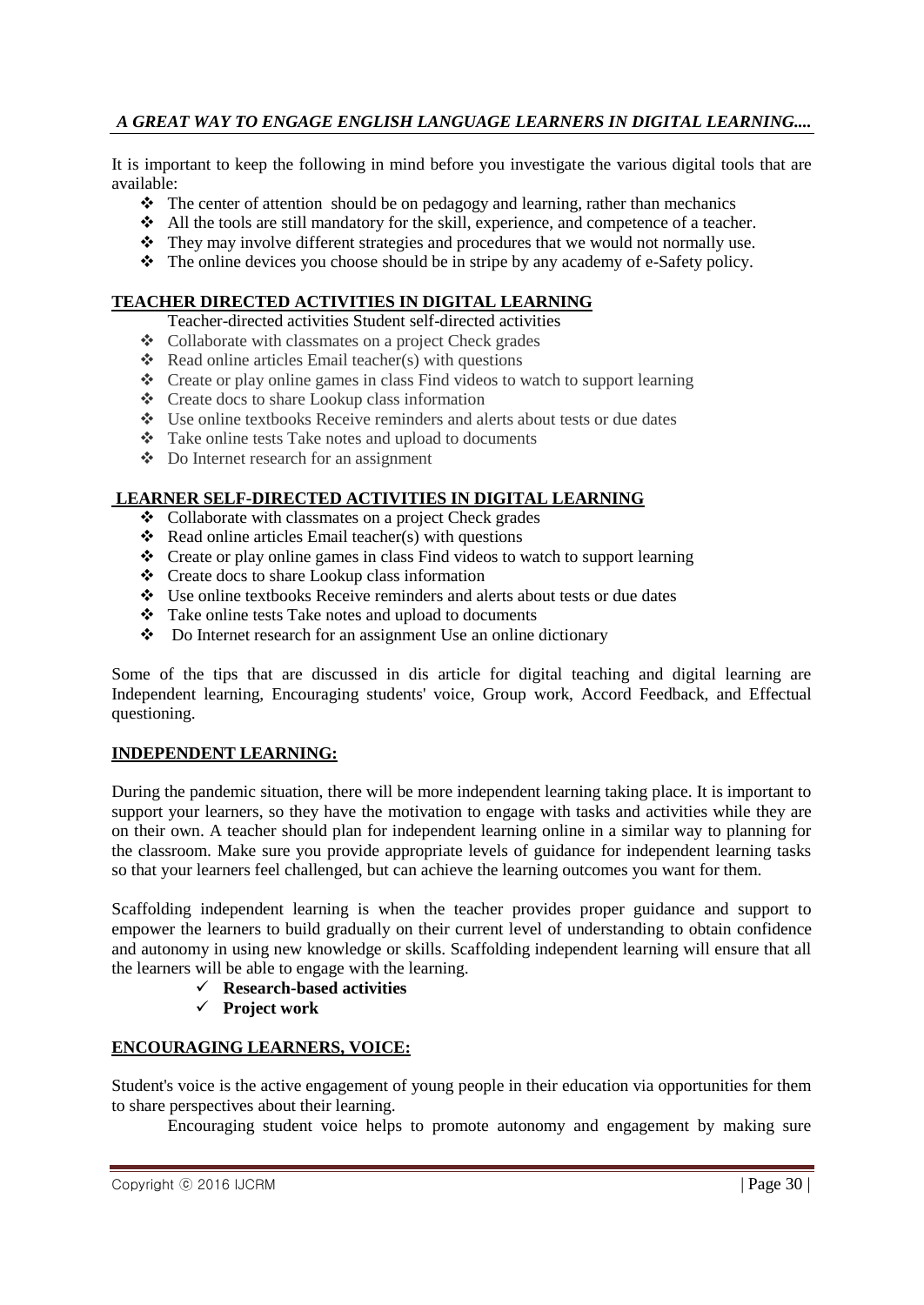# *A GREAT WAY TO ENGAGE ENGLISH LANGUAGE LEARNERS IN DIGITAL LEARNING....*

students are fully engaged in the learning process. There are many ways we can develop student voice in an online setting.

- **Encourage communication in the online space you are using**
- $\checkmark$  Be responsive to your students
- **Support your students**

#### **GROUP WORK:**

For many teachers, facilitating online group work is formidable and challenging. However, many of the planning decisions we make in a normal classroom setting also apply to the digital environment.

When your students are learning remotely, there are some additional factors to consider.

- **To maintain group sizes small**
- $\checkmark$  Be clear about the output
- **Dealing with conflict**
- $\checkmark$  Be clear about the tools to be used.

# **ACCORD FEEDBACK:**

Planning how and when you will give feedback will help you to manage your workload and the workload of your learners. Providing feedback both on the quality of work produced and the effort a student has made will encourage further good work, especially when motivation may be difficult in the current circumstances.

There are some factors to consider when setting up and delivering feedback online.

- **Do not give yourself too much to do**
- **Peer feedback**
- **Class feedback**
- **Set clear aims for the tasks.**

# **EFFECTUAL QUESTIONING:**

Effectual questioning involves thinking carefully about the question you are asking, the purpose behind asking the question, and what will be done with the responses. These principles are as relevant online as they are in the classroom. Allow your learners time to plan their questions. Make it clear when they should raise their questions and which medium to use - such as email or a messaging service.

You should also set clear expectations of when they should expect to get a response. If your learners are asking you the questions, you could either reply to them individually, collate their questions into a summary communication, or use them to develop future lessons and activities. Whatever you are going to do with them, make sure that you keep the students informed.

- $\checkmark$  Benefits of asking questions online
- **Questioning to encourage reflection**
- **Using questions to personalize online activities**

# **CONCLUSION**

Digital learning is not just a change of mechanics in the education sector. But it is a part of the redefinition of how we as a species communicate our knowledge, skills, and values to the digital generation of learners. The main importance of learning objective is to teach what learners need to learn in the way they most naturally learn at their own pace. However, there is a great way to enrich their knowledge opportunity to open up the work further to the learners themselves in the digital environment.